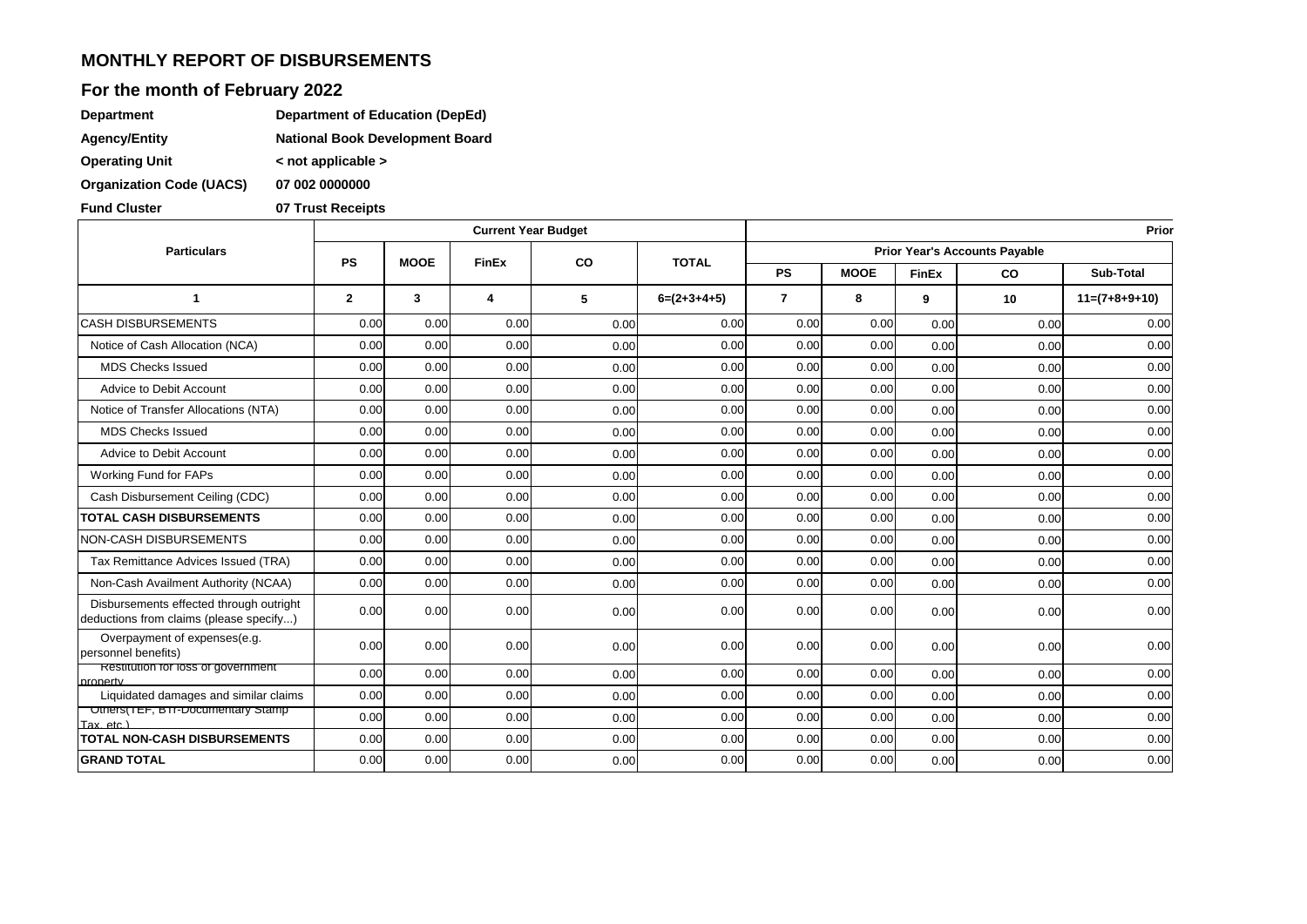## **MONTHLY REPORT OF DISE**

For the month of February 2

| <b>Department</b>               | Depart        |
|---------------------------------|---------------|
| <b>Agency/Entity</b>            | <b>Nation</b> |
| <b>Operating Unit</b>           | $\leq$ not a  |
| <b>Organization Code (UACS)</b> | 07 002        |
| <b>Fund Cluster</b>             | 07 Tru        |

|                                                                                    | <b>Year's Budget</b> |             |              |                                        |                    |              |                  | <b>Trust Liabilities</b> |             |      |                 |
|------------------------------------------------------------------------------------|----------------------|-------------|--------------|----------------------------------------|--------------------|--------------|------------------|--------------------------|-------------|------|-----------------|
| <b>Particulars</b>                                                                 |                      |             |              | <b>Current Year's Accounts Payable</b> |                    | <b>TOTAL</b> | <b>SUB-TOTAL</b> |                          | <b>MOOE</b> |      |                 |
|                                                                                    | <b>PS</b>            | <b>MOOE</b> | <b>FinEx</b> | CO                                     | Sub-Total          |              |                  | <b>PS</b>                |             | co   | <b>TOTAL</b>    |
|                                                                                    | 12                   | 13          | 14           | 15                                     | $16=(12+13+14+15)$ | $17=(11+16)$ | $18=(6+17)$      | 19                       | 20          | 21   | $22=(19+20+21)$ |
| <b>CASH DISBURSEMENTS</b>                                                          | 0.00                 | 0.00        | 0.00         | 0.00                                   | 0.00               | 0.00         | 0.00             | 0.00                     | 0.00        | 0.00 | 0.00            |
| Notice of Cash Allocation (NCA)                                                    | 0.00                 | 0.00        | 0.00         | 0.00                                   | 0.00               | 0.00         | 0.00             | 0.00                     | 0.00        | 0.00 | 0.00            |
| <b>MDS Checks Issued</b>                                                           | 0.00                 | 0.00        | 0.00         | 0.00                                   | 0.00               | 0.00         | 0.00             | 0.00                     | 0.00        | 0.00 | 0.00            |
| Advice to Debit Account                                                            | 0.00                 | 0.00        | 0.00         | 0.00                                   | 0.00               | 0.00         | 0.00             | 0.00                     | 0.00        | 0.00 | 0.00            |
| Notice of Transfer Allocations (NTA)                                               | 0.00                 | 0.00        | 0.00         | 0.00                                   | 0.00               | 0.00         | 0.00             | 0.00                     | 0.00        | 0.00 | 0.00            |
| <b>MDS Checks Issued</b>                                                           | 0.00                 | 0.00        | 0.00         | 0.00                                   | 0.00               | 0.00         | 0.00             | 0.00                     | 0.00        | 0.00 | 0.00            |
| Advice to Debit Account                                                            | 0.00                 | 0.00        | 0.00         | 0.00                                   | 0.00               | 0.00         | 0.00             | 0.00                     | 0.00        | 0.00 | 0.00            |
| Working Fund for FAPs                                                              | 0.00                 | 0.00        | 0.00         | 0.00                                   | 0.00               | 0.00         | 0.00             | 0.00                     | 0.00        | 0.00 | 0.00            |
| Cash Disbursement Ceiling (CDC)                                                    | 0.00                 | 0.00        | 0.00         | 0.00                                   | 0.00               | 0.00         | 0.00             | 0.00                     | 0.00        | 0.00 | 0.00            |
| <b>TOTAL CASH DISBURSEMENTS</b>                                                    | 0.00                 | 0.00        | 0.00         | 0.00                                   | 0.00               | 0.00         | 0.00             | 0.00                     | 0.00        | 0.00 | 0.00            |
| <b>VON-CASH DISBURSEMENTS</b>                                                      | 0.00                 | 0.00        | 0.00         | 0.00                                   | 0.00               | 0.00         | 0.00             | 0.00                     | 0.00        | 0.00 | 0.00            |
| Tax Remittance Advices Issued (TRA)                                                | 0.00                 | 0.00        | 0.00         | 0.00                                   | 0.00               | 0.00         | 0.00             | 0.00                     | 0.00        | 0.00 | 0.00            |
| Non-Cash Availment Authority (NCAA)                                                | 0.00                 | 0.00        | 0.00         | 0.00                                   | 0.00               | 0.00         | 0.00             | 0.00                     | 0.00        | 0.00 | 0.00            |
| Disbursements effected through outright<br>deductions from claims (please specify) | 0.00                 | 0.00        | 0.00         | 0.00                                   | 0.00               | 0.00         | 0.00             | 0.00                     | 0.00        | 0.00 | 0.00            |
| Overpayment of expenses(e.g.<br>personnel benefits)                                | 0.00                 | 0.00        | 0.00         | 0.00                                   | 0.00               | 0.00         | 0.00             | 0.00                     | 0.00        | 0.00 | 0.00            |
| Restitution for loss of government<br>property                                     | 0.00                 | 0.00        | 0.00         | 0.00                                   | 0.00               | 0.00         | 0.00             | 0.00                     | 0.00        | 0.00 | 0.00            |
| Liquidated damages and similar claims                                              | 0.00                 | 0.00        | 0.00         | 0.00                                   | 0.00               | 0.00         | 0.00             | 0.00                     | 0.00        | 0.00 | 0.00            |
| Others(TEF, BTF-Documentary Stamp<br>$Tax. etc.$ )                                 | 0.00                 | 0.00        | 0.00         | 0.00                                   | 0.00               | 0.00         | 0.00             | 0.00                     | 0.00        | 0.00 | 0.00            |
| <b>ITOTAL NON-CASH DISBURSEMENTS</b>                                               | 0.00                 | 0.00        | 0.00         | 0.00                                   | 0.00               | 0.00         | 0.00             | 0.00                     | 0.00        | 0.00 | 0.00            |
| <b>GRAND TOTAL</b>                                                                 | 0.00                 | 0.00        | 0.00         | 0.00                                   | 0.00               | 0.00         | 0.00             | 0.00                     | 0.00        | 0.00 | 0.00            |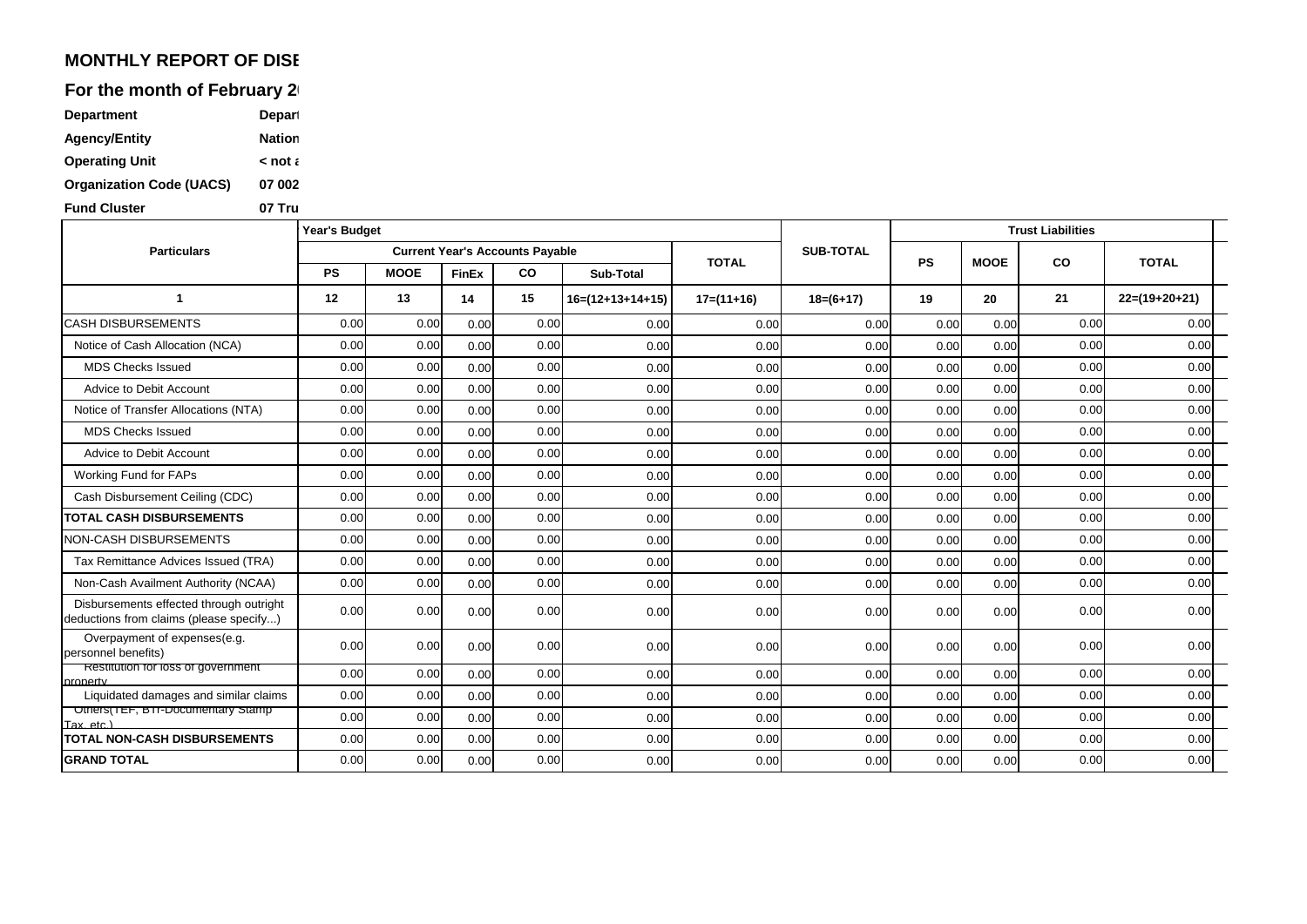## **MONTHLY REPORT OF DISE**

### For the month of February 2

| <b>Department</b>               | <b>Depart</b> |
|---------------------------------|---------------|
| <b>Agency/Entity</b>            | <b>Nation</b> |
| <b>Operating Unit</b>           | $\leq$ not a  |
| <b>Organization Code (UACS)</b> | 07 002        |
| <b>Fund Cluster</b>             | 07 Tru        |

**GRAND TOTAL TOTAL NON-CASH DISBURSEMENTS** Others(TEF, BTr-Documentary Stamp Tax, etc.) Liquidated damages and similar claims **Restitution for loss of government** property Overpayment of expenses(e.g. personnel benefits) Disbursements effected through outright deductions from claims (please specify...) Non-Cash Availment Authority (NCAA) Tax Remittance Advices Issued (TRA) NON-CASH DISBURSEMENTS **TOTAL CASH DISBURSEMENTS** Cash Disbursement Ceiling (CDC) Working Fund for FAPs Advice to Debit Account MDS Checks Issued Notice of Transfer Allocations (NTA) Advice to Debit Account MDS Checks Issued Notice of Cash Allocation (NCA) CASH DISBURSEMENTS **1 Particulars 25** 0.00 0.00 0.00 0.00 0.00 0.00 0.00 0.00 0.00 0.00 0.00 0.00 0.00 0.00 0.00 0.00 0.00 0.00 0.00 0.00 0.00 0.00 0.00 0.00 0.00 0.00 0.00 0.00 0.00 0.00 0.00 0.00 0.00 0.00 0.00 0.00 0.00 0.00 0.00 0.00 0.00 0.00 0.00 0.00 0.00 0.00 0.00 0.00 0.00 0.00 0.00 0.00 0.00 0.00 0.00 0.00 0.00 0.00 0.00 0.00 0.00 0.00 0.00 0.00 0.00 0.00 0.00 0.00 0.00 0.00 0.00 0.00 0.00 0.00 0.00 0.00 0.00 0.00 0.00 0.00 0.00 0.00 0.00 0.00 0.00 0.00 0.00 0.00 0.00 0.00 0.00 **26 27=(23+24+25+26) 28** 0.00 0.00 0.00 0.00 **Remarks 23 24 PS MOOE FinEx CO TOTAL Grand Total**

0.00 0.00 0.00 0.00 0.00

**FAR No. 4**